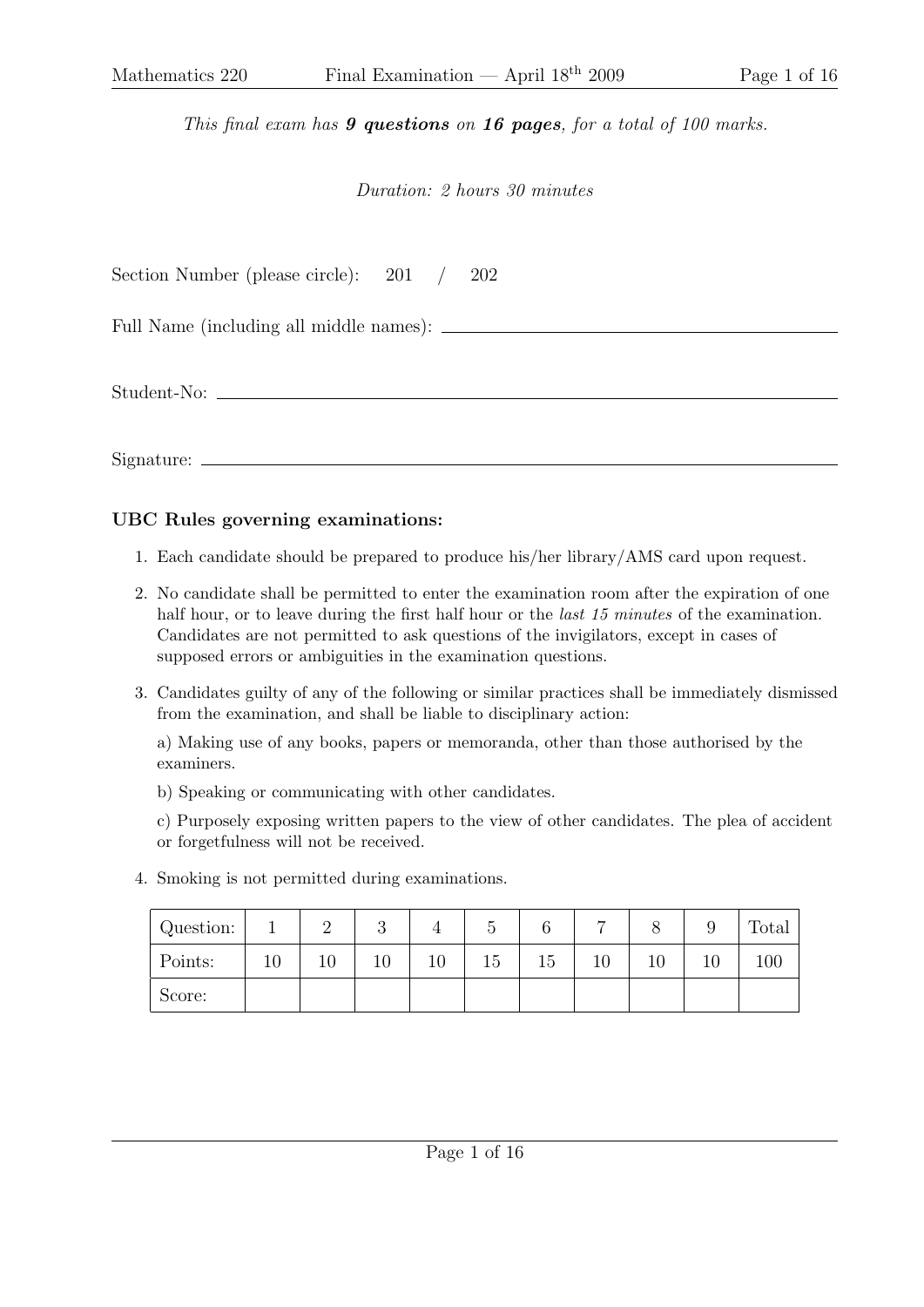## Please read the following points carefully before starting to write.

- Give complete arguments and explanations for all your calculations; answers without justifications will not be marked — except where specifically stated.
- This is a closed-book examination. None of the following are allowed: documents, cheat sheets or electronic devices of any kind (including calculators, cell phones, etc.).
- You may not leave during the first 30 minutes or final 15 minutes of the exam.
- Read all the questions carefully before starting to work.
- Continue on the back of the previous page if you run out of space.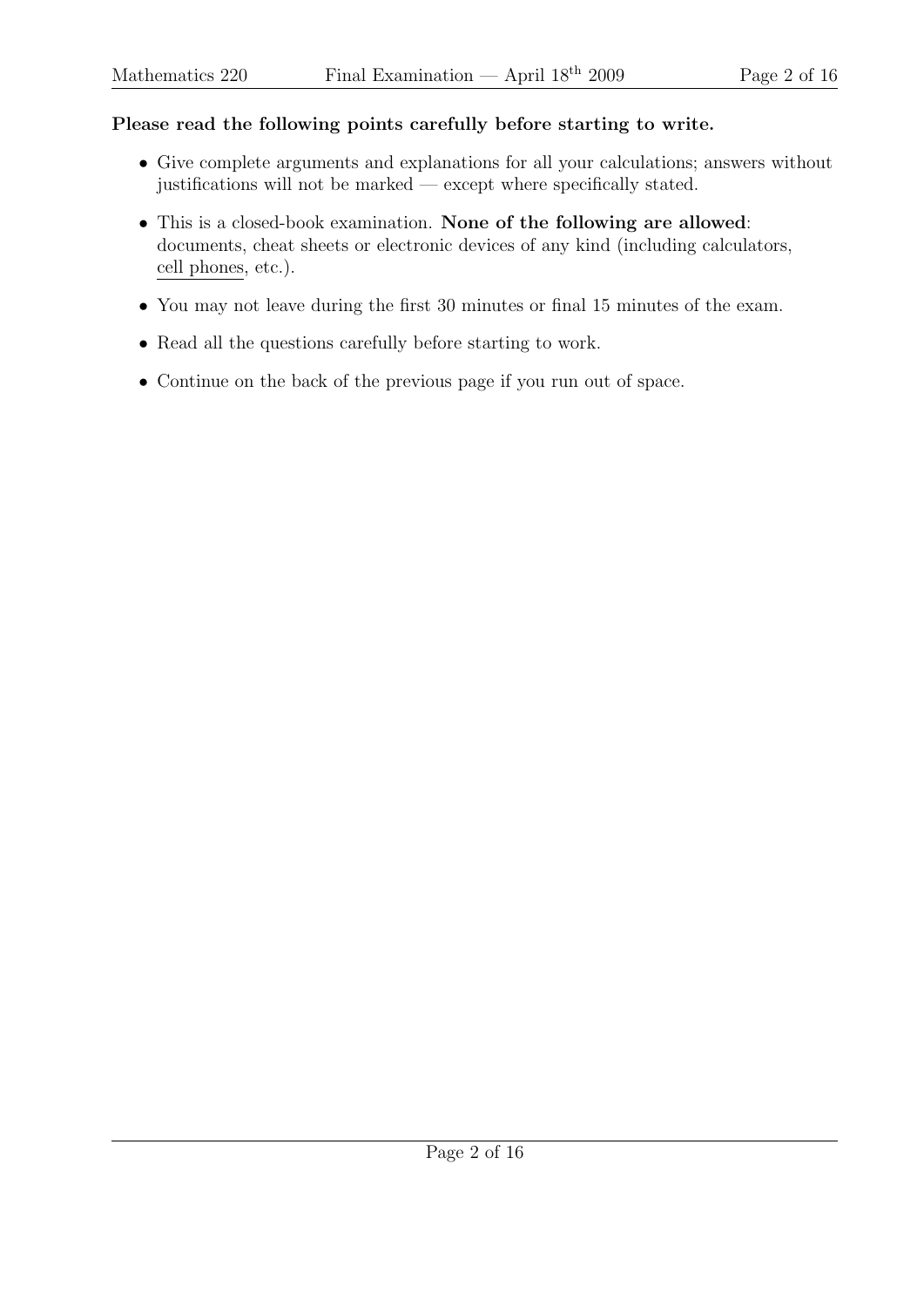- |10 marks | 1. Please give precise mathematical definitions of the following:
	- (a) surjective function

(b) an uncountable set

(c) the well-ordering principle of N

(d) the principle of mathematical induction

(e) the sets 
$$
X = \bigcap_{\alpha \in I} S_{\alpha}
$$
 and  $Y = \bigcup_{\alpha \in I} S_{\alpha}$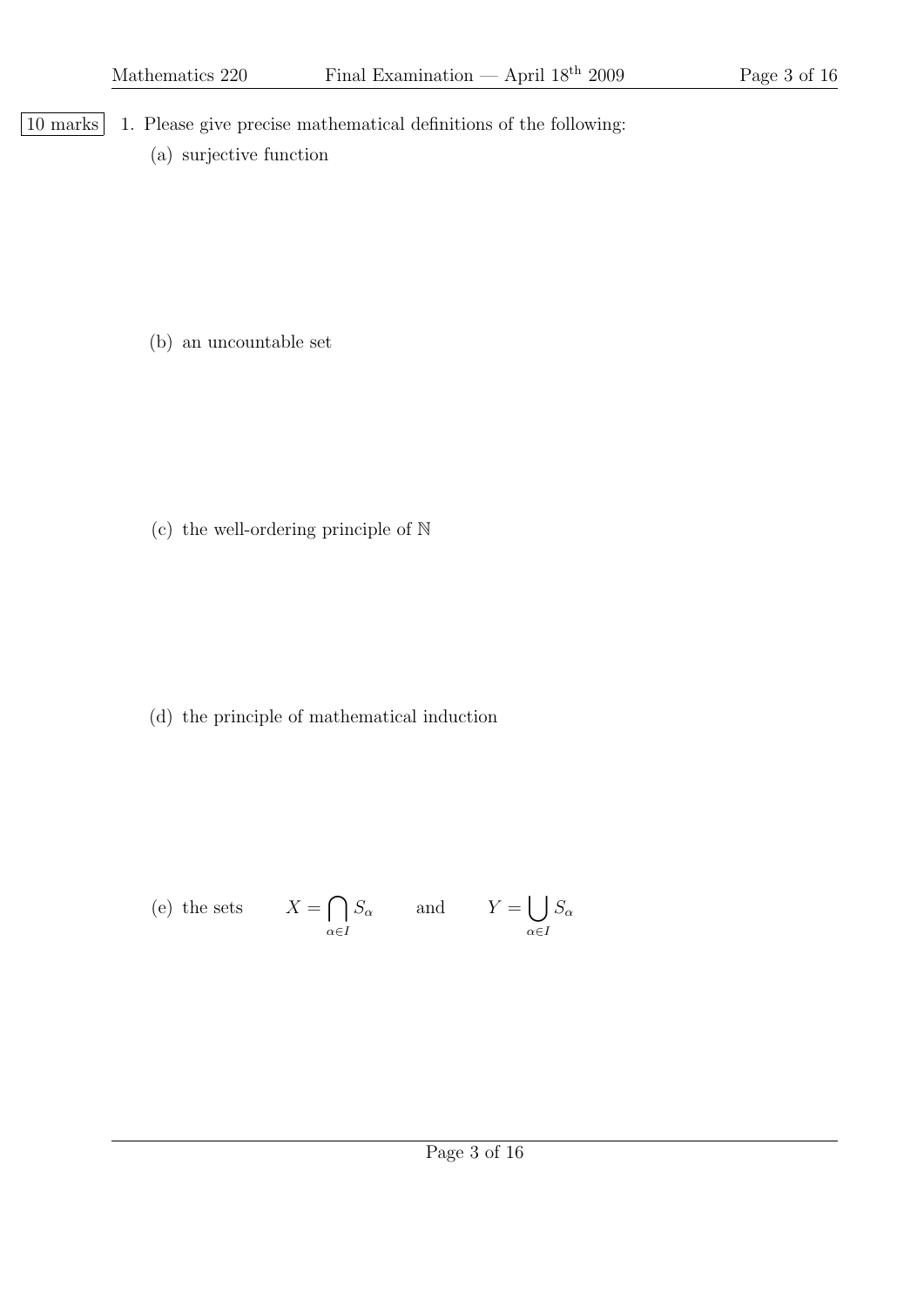(f) Define the infimum of a set of real numbers

(g) Let  $f : A \to B$  be a function and let  $D \subseteq B$ . Define the set  $f^{-1}(D)$ .

(h) Define what it means for the sequence  $\{c_n\}$  to converge

(i) Define what it means for the sequence  $\{c_n\}$  to diverge to infinity

(j) Let  $\{c_n\}$  be a sequence. Define what it means for  $\sum_{n=1}^{\infty}$  $n=1$  $c_n$  to converge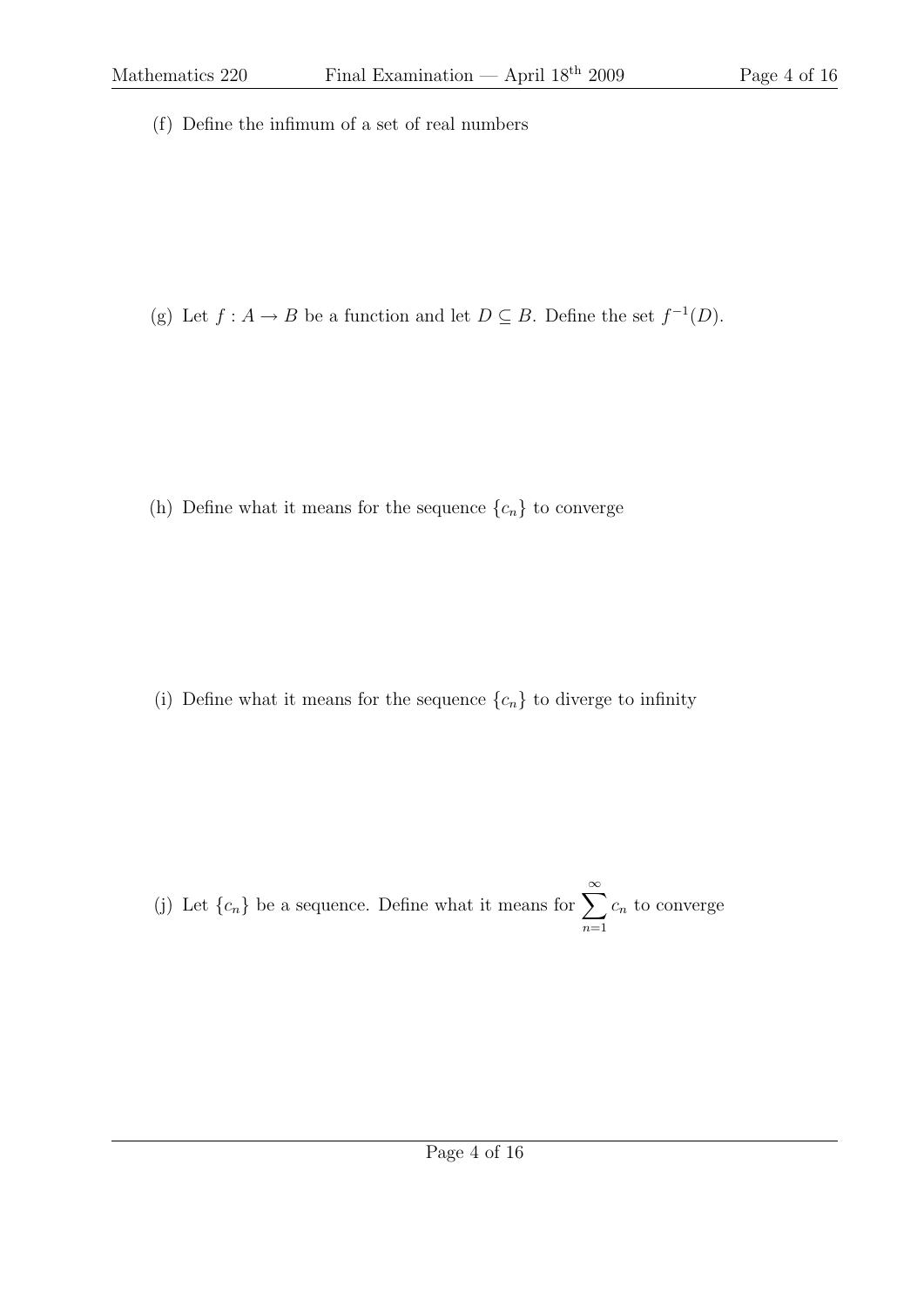- 10 marks 2. (a) Let  $\alpha, \beta \in \mathbb{R}$  and consider the function  $g : \mathbb{R} \to \mathbb{R}$  defined by  $g(x) = \alpha + \beta x$ . For what values of  $\alpha$ ,  $\beta$  is this function bijective?
	- (b) Let  $f : A \to B$  be an injective function and let  $C_1, C_2 \subseteq A$ . Prove that  $f(C_1 \cap C_2) = f(C_1) \cap f(C_2)$ .
	- (c) Give an example to shows that the equation in (b) can fail when  $f$  is not injective.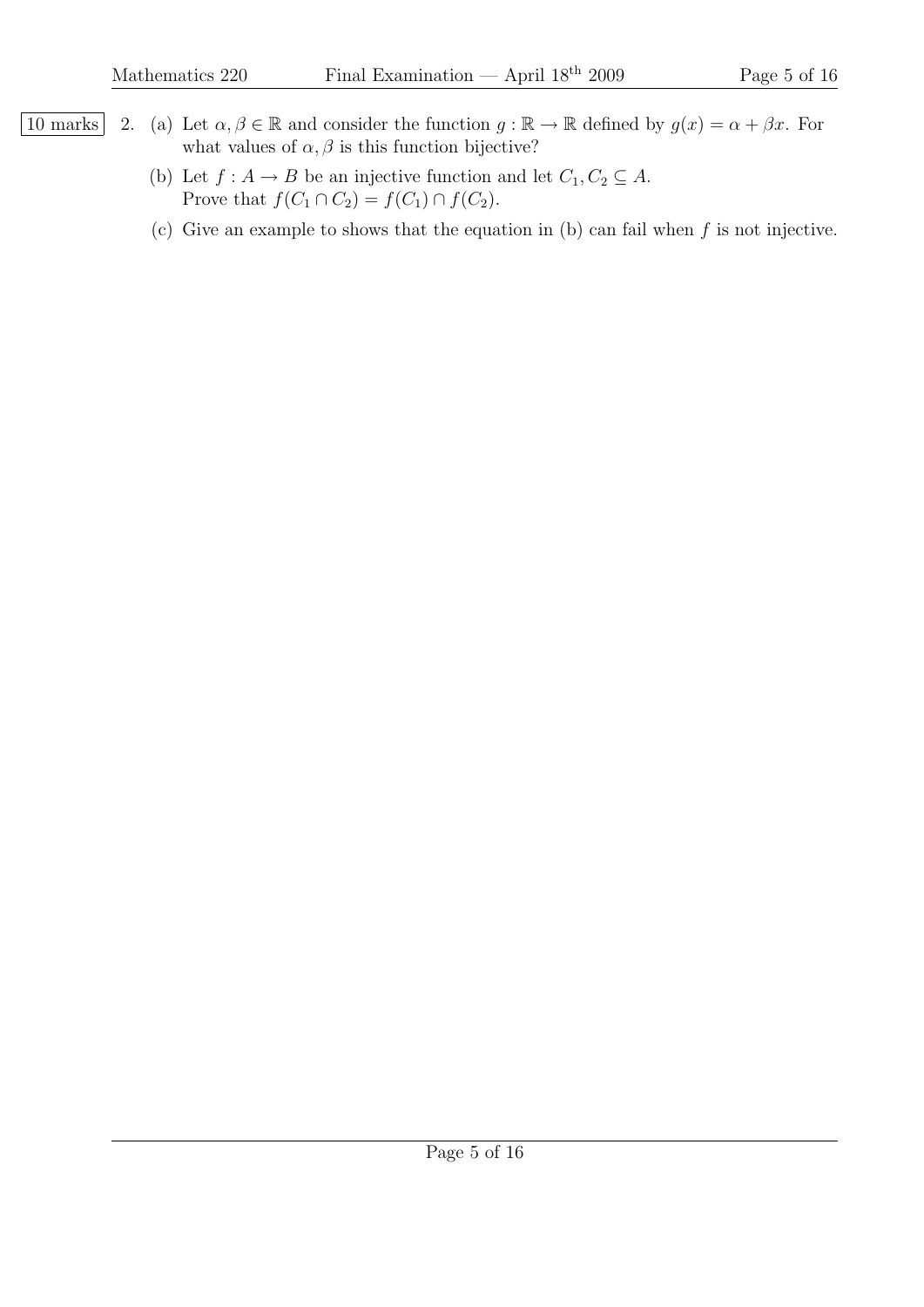10 marks 3. (a) Negate the following statement

 $\forall x \in \mathbb{R}, \forall y \in \mathbb{R}, \text{ if } x < y \text{ then } \exists q \in \mathbb{Q} \text{ such that } x + q < y.$ 

(b) Prove or disprove the following statement.

Let  $a, b \in \mathbb{Z}$ . If  $a^2 + b^2$  is a perfect square then a and b are odd integers.

(c) Prove or disprove the following statement

If x is an irrational number then  $x^{1/3}$  is also irrational.

(d) Let  $A, B, C, D$  be non-empty sets. Prove that if  $|A| \leq |C|$  and  $|B| \leq |D|$  then  $|A \times B| \leq |C \times D|$ .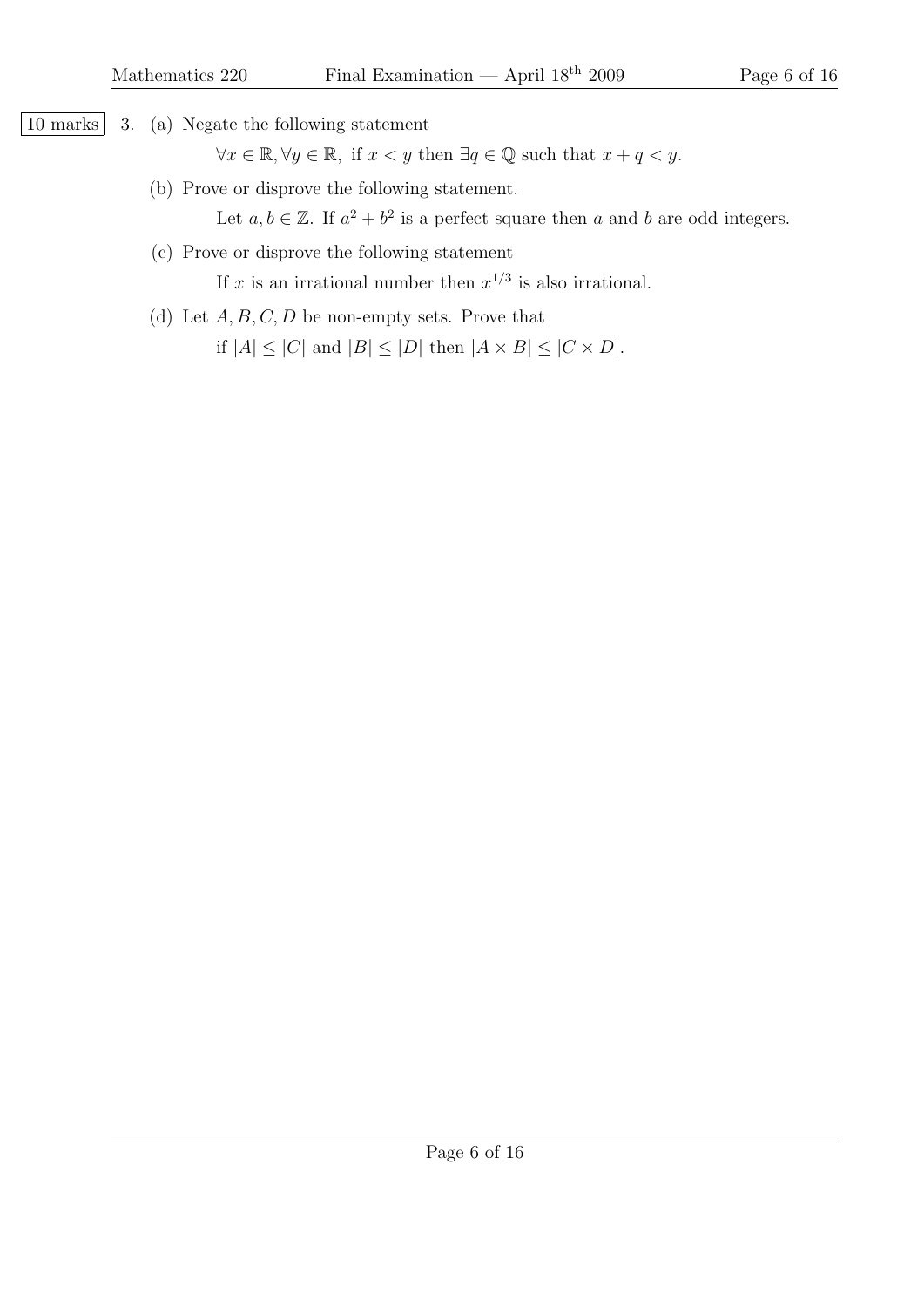This page has been left blank for your workings and solutions.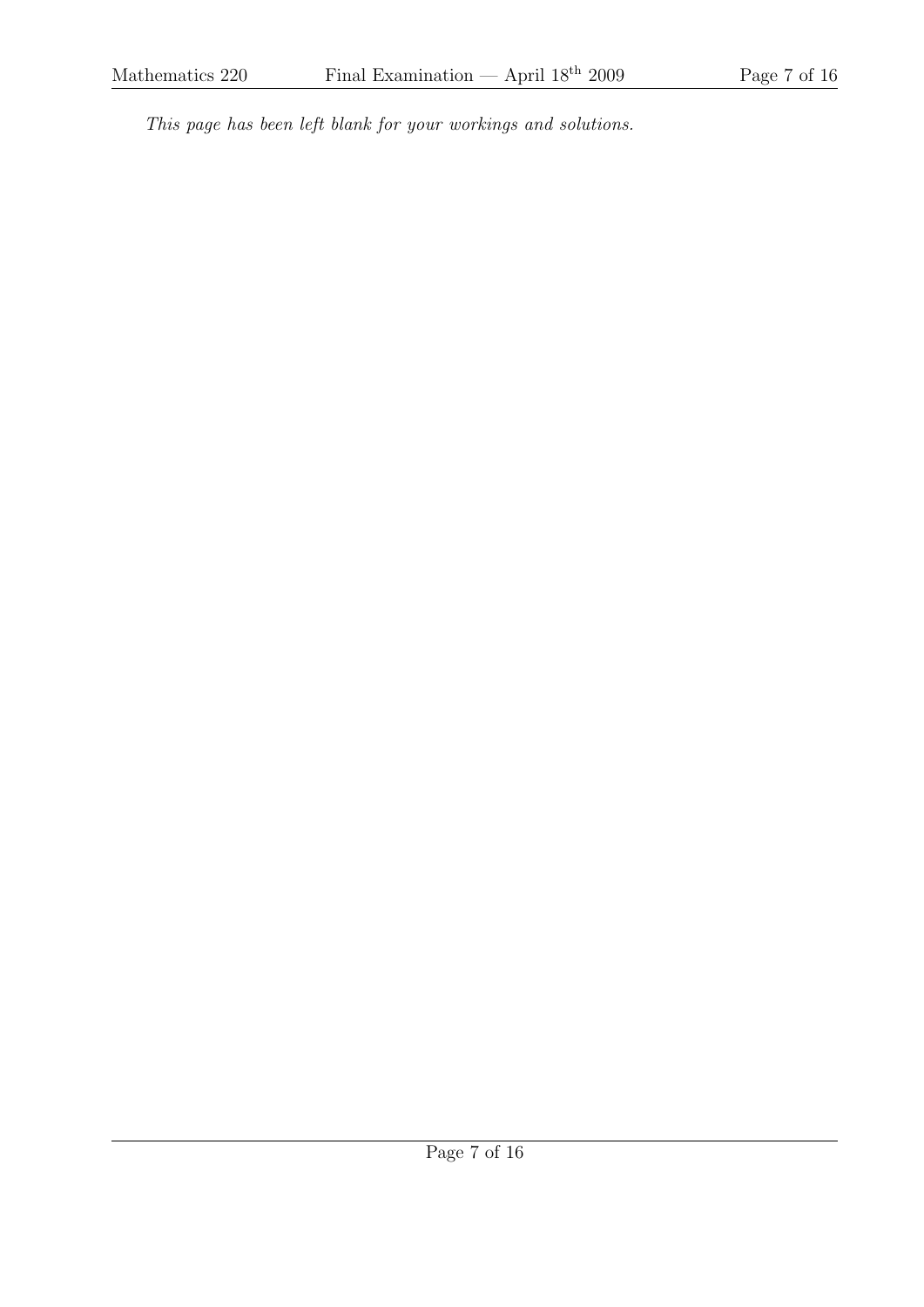$\frac{1}{x}$ .

10 marks 4. Let  $f:(0,\infty)\to\mathbb{R}$  be a function defined by  $f(x)=x-\frac{1}{x}$ 

- (a) Prove that  $f$  is bijective.
- (b) Prove that  $|(0, \infty)| = |\mathbb{R}|$ .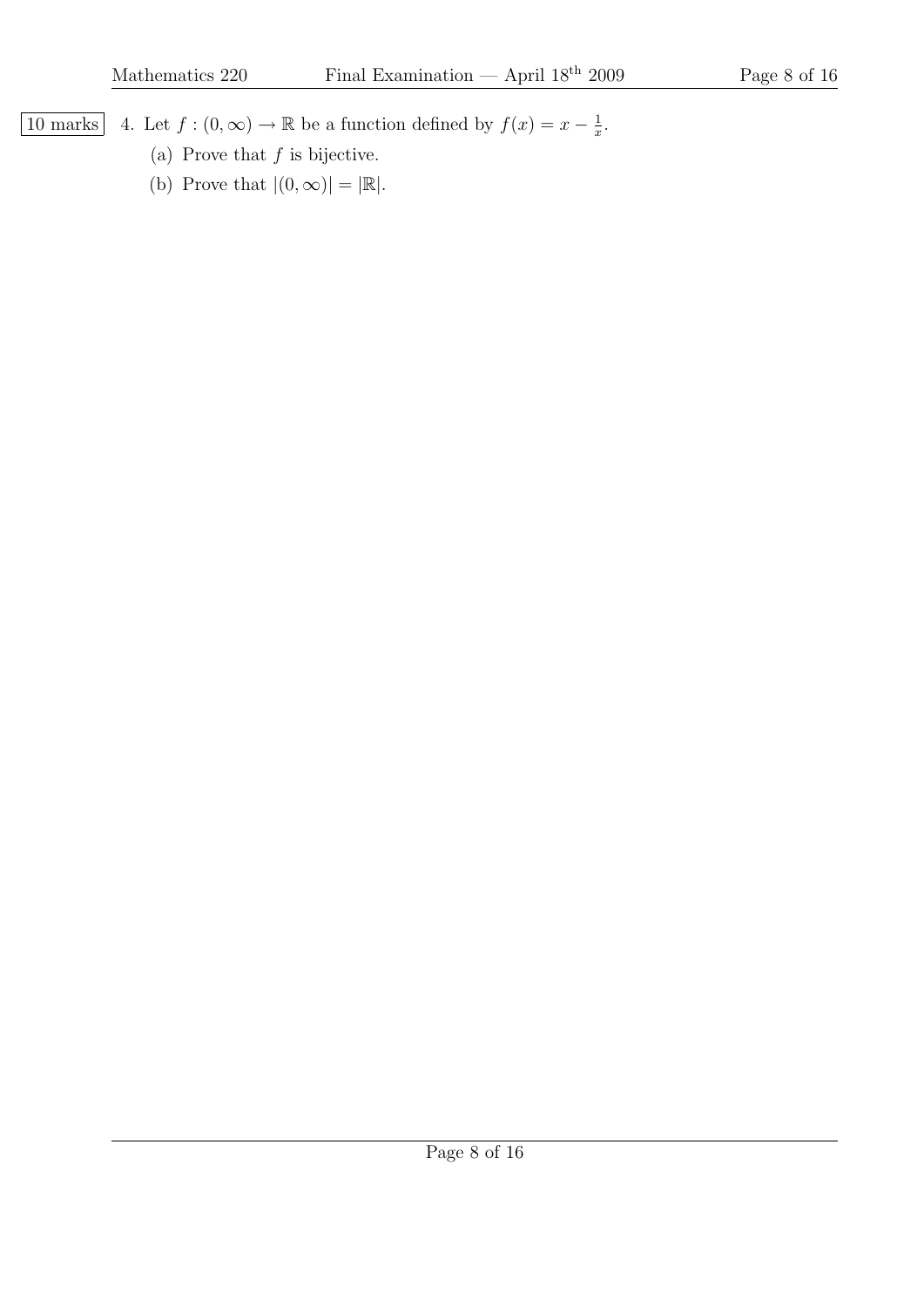[15 marks] 5. Prove the following results using induction.

(a) 
$$
\sum_{k=1}^{n} \frac{k}{(k+1)!} = 1 - \frac{1}{(n+1)!}
$$
 for all  $n \in \mathbb{N}$ .

(b)  $7^n - 2^n$  is divisible by 5 for all  $n \in \mathbb{N}$ .

(c) 
$$
3^n > n^2
$$
 for all  $n \in \mathbb{N}$ .  
Hint for (c)— Prove  $n = 1$  first and then use induction to prove  $n \ge 2$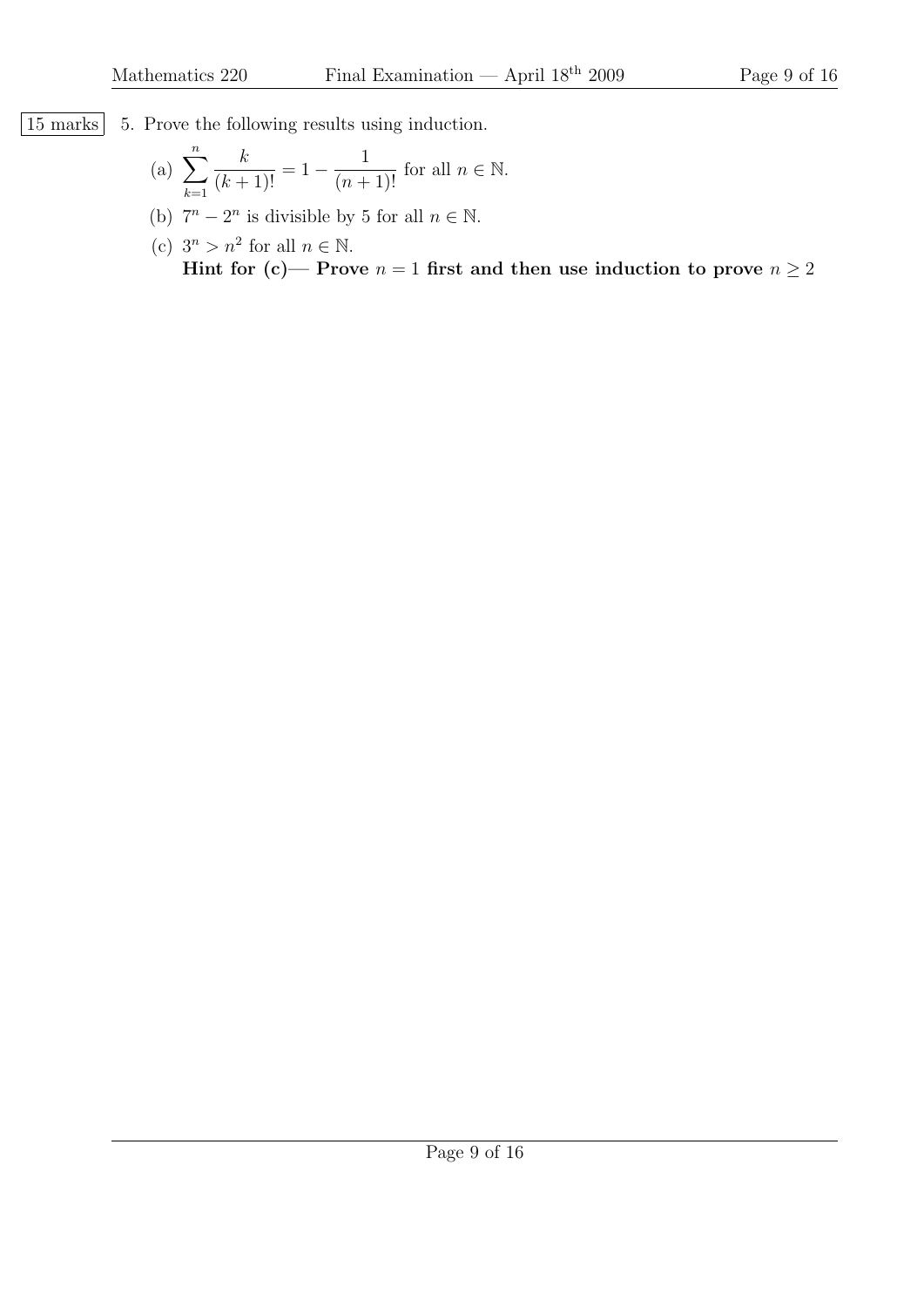This page has been left blank for your workings and solutions.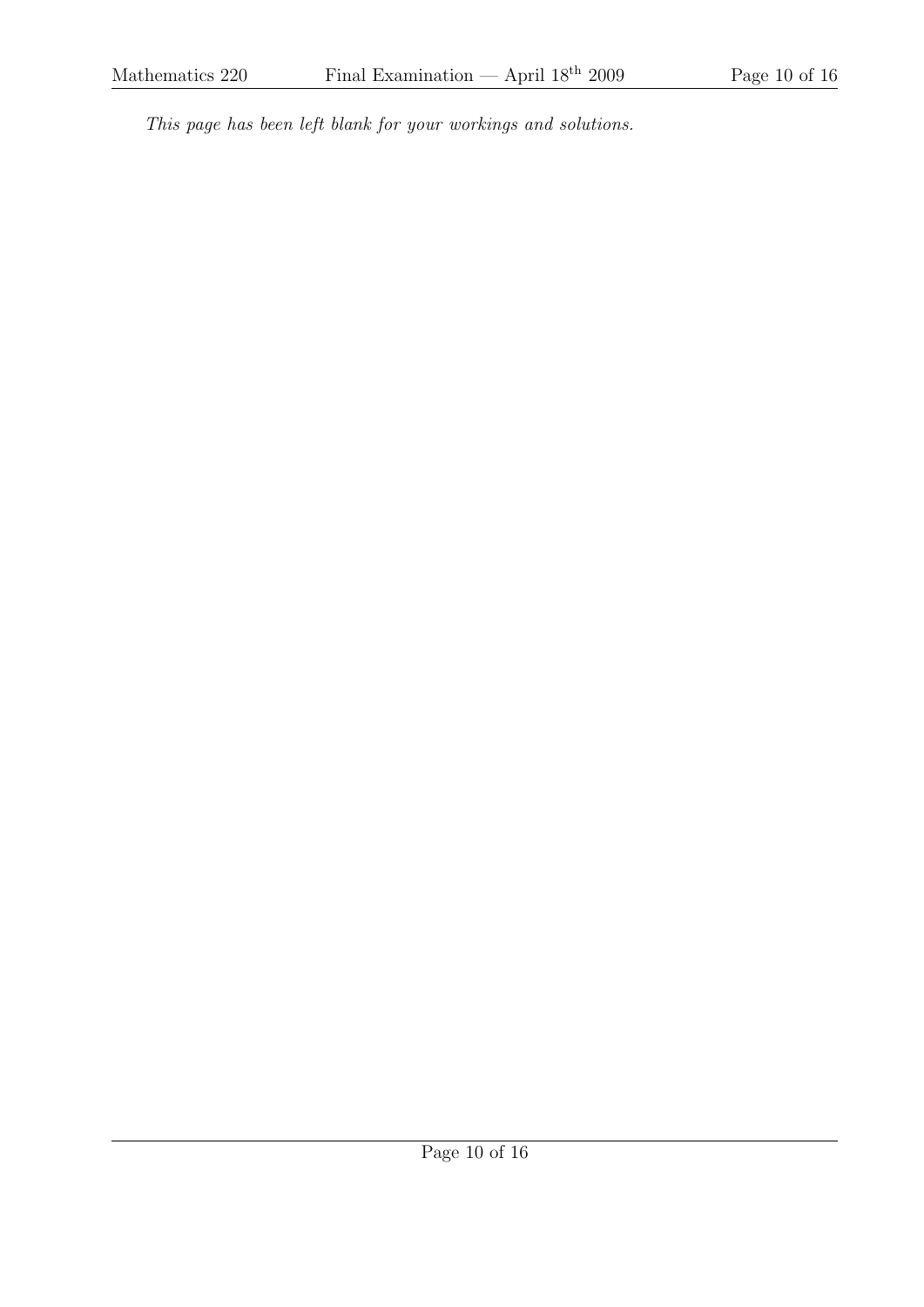- $\overline{15 \text{ marks}}$  6. (a) Simplify as much as possible the  $n^{\text{th}}$  partial sum of the series  $\sum_{n=1}^{\infty}$  $k=1$  $\log(1+\$ 1 k  $\setminus$ .
	- (b) Prove, from first principles, that the sequence  $\left\{\frac{n^2+n-3}{n^2+4n+5}\right\}$ converges to 1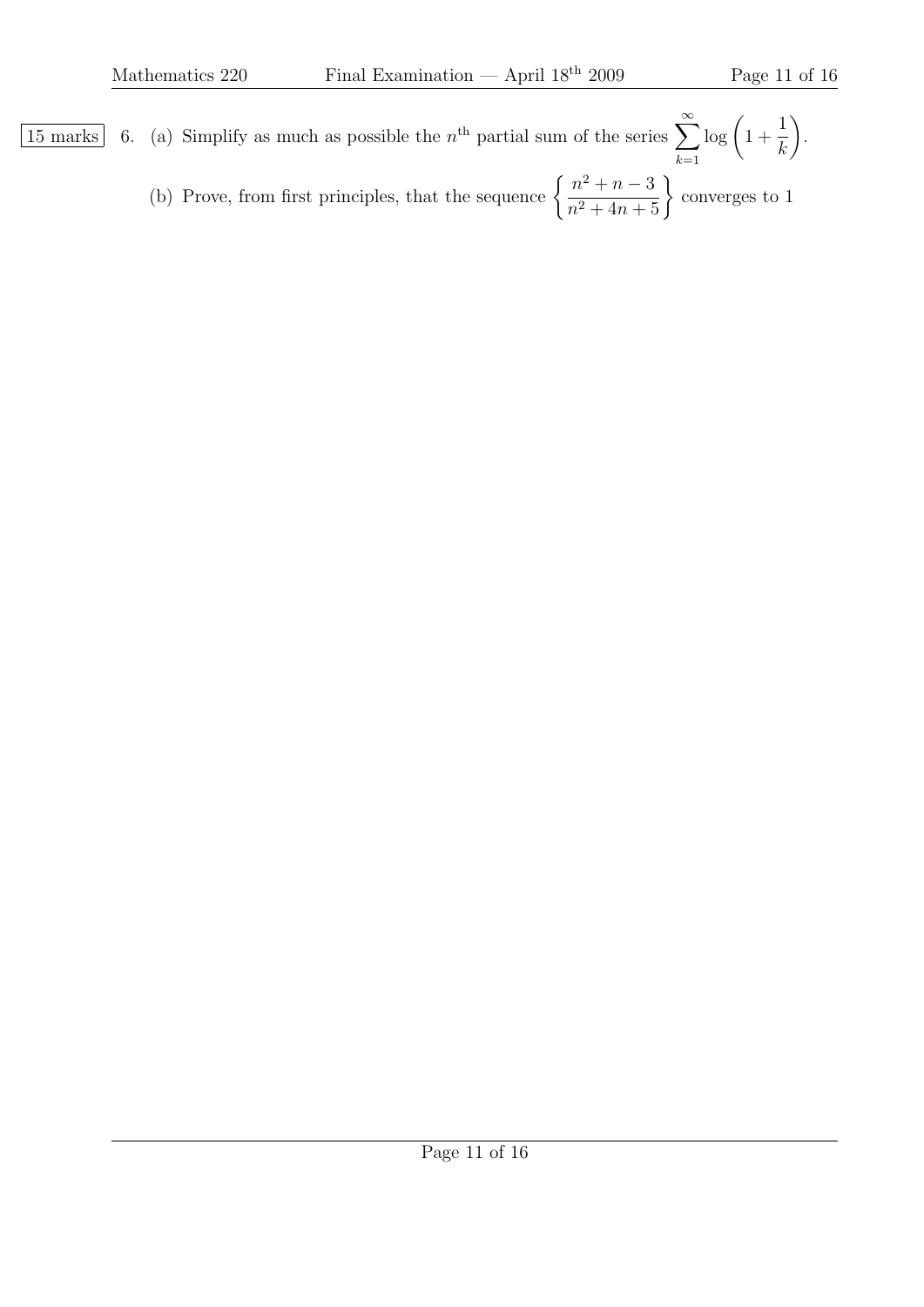(c) Let  $b, c, d \in \mathbb{R}$  with  $c \neq 0$  and  $d > 0$ . Prove, from first principles, that the sequence  $\Big\{ b +$  $\frac{c}{dn+1}\bigg\}$ converges to b. (d) Prove that  $\sum_{n=1}^{\infty}$  $n=1$ 3  $\frac{3}{16n^2 - 8n - 3}$  converges and find its limit. Hint — part (c) may help you.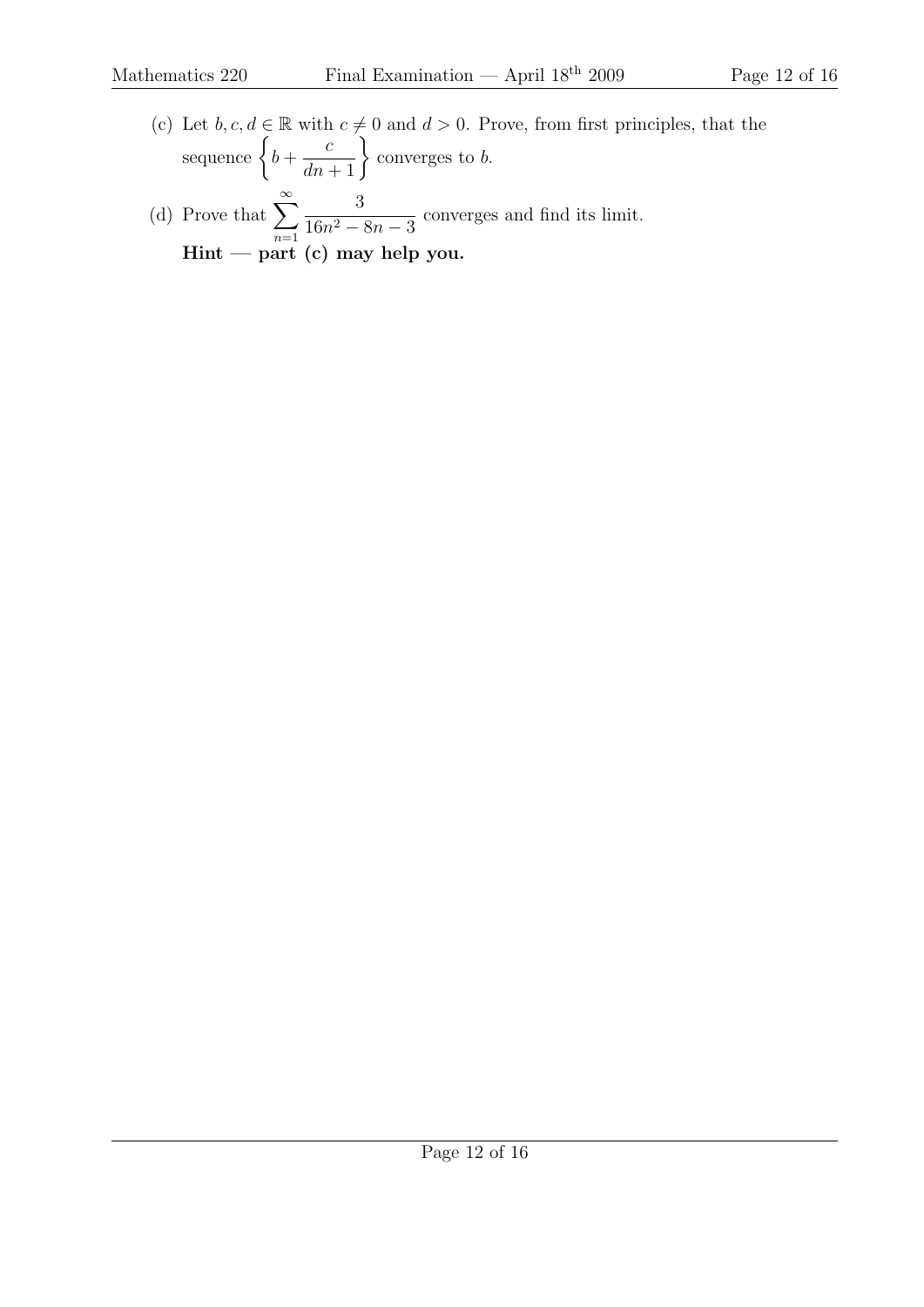10 marks 7. Let  $\{a_n\}$  be a convergent sequence with  $a_n \to a$ .

- (a) Prove that there is some  $N \in \mathbb{N}$  so that if  $n > N$  then  $|a_n| \leq |a| + 1$ .
- (b) Hence (or otherwise) prove that that  $\lim_{n \to \infty} \left( \frac{a_n}{n} \right)$  $\frac{a_n}{n}$ ) = 0.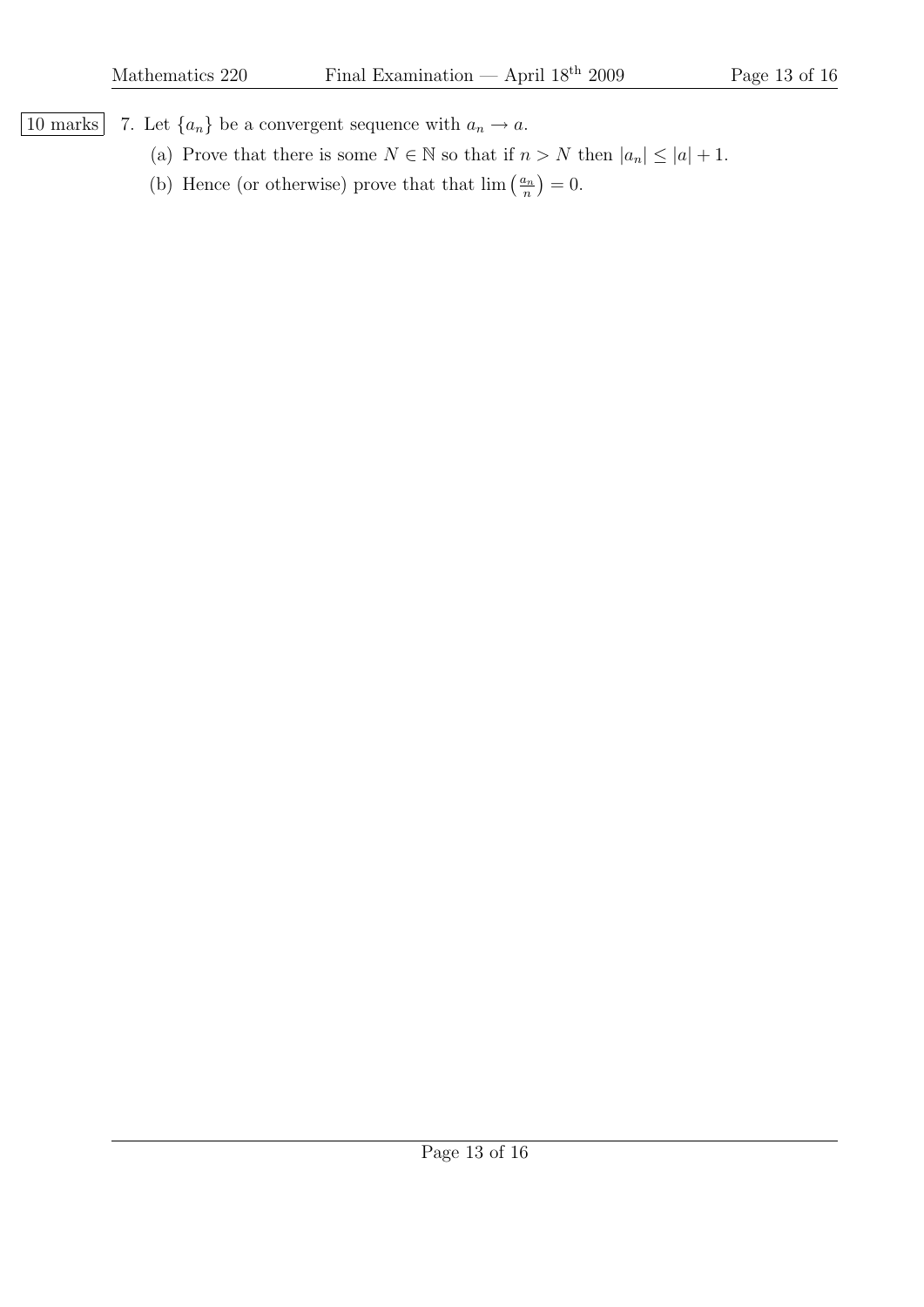10 marks 8. Let  ${a_n}$  and  ${b_n}$  be convergent sequences. Further, suppose  $a_n \to a$  and  $b_n \to b$ .

- (a) Prove that if  $a \neq b$  then there exists some  $N \in \mathbb{N}$  so that if  $k > N$  then  $a_k \neq b_k$ .
- (b) Now suppose that  $a = b$ . Prove or disprove that there is some  $k \in \mathbb{N}$  so that  $a_k = b_k$ .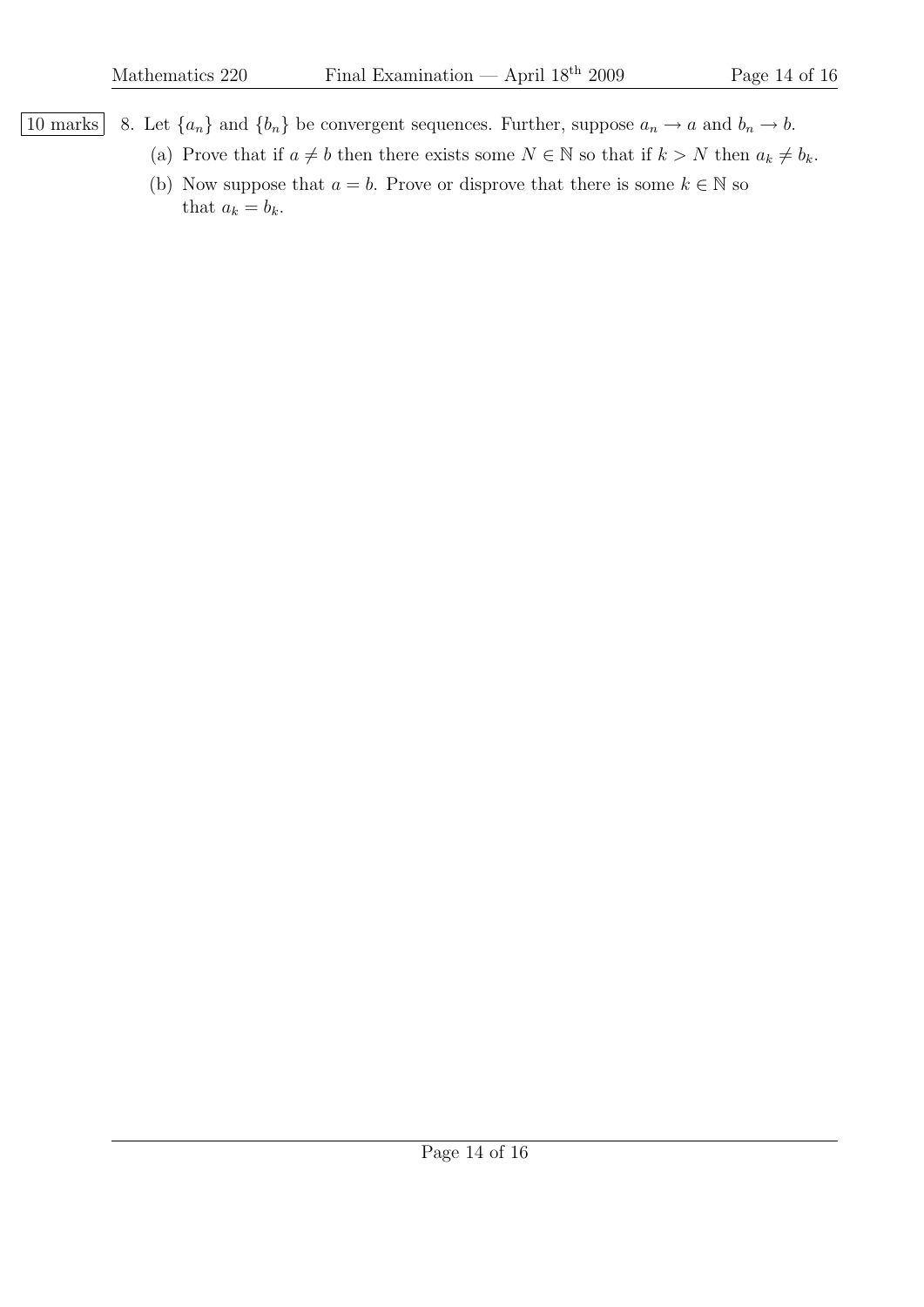10 marks 9. (a) For each subset of R give its supremum, maximum, infimum and minimum if they exist. If they do not exist write "none". You do not need to justify your answers.

(i) 
$$
\{x \in \mathbb{R} \text{ such that } 6 \le x < 12\}
$$
  
\n(ii)  $\{x \in \mathbb{Q} \text{ such that } x^2 < 2\}$   
\n(iii)  $\bigcup_{n=1}^{\infty} (1 - 1/n, 3 + 1/n)$   
\n(iv)  $\bigcap_{n=1}^{\infty} (1 - 1/n, 3 + 1/n)$ 

(b) Let  $A$  be a non-empty subset of  $[2, 5]$ . Define

$$
B = \left\{ \frac{1}{a} \text{ such that } a \in A \right\}
$$

- (i) Prove that  $\inf A$ , sup A,  $\inf B$  and sup B all exist.
- (ii) Prove that  $(\inf A)^{-1}$  is an upper bound for B.
- (iii) Prove that  $\sup B = (\inf A)^{-1}$ .